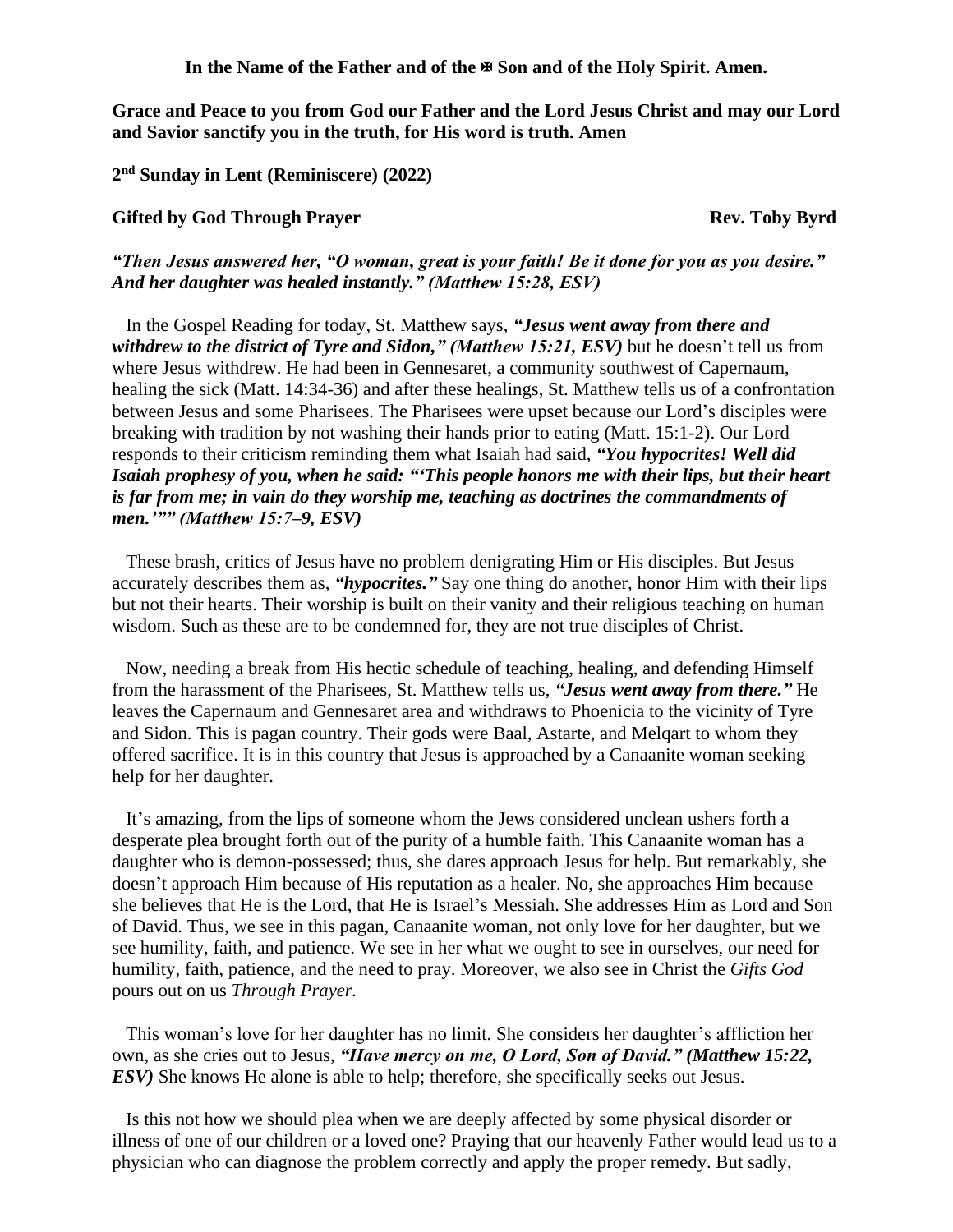although we know the power of Jesus to heal, rare are the times when He is addressed in fervent prayer. For example, when one of our relatives is possessed by Satan, and knowing that only Jesus can help, we fail to seek Him in prayer and rather than pray we profess pity for our relative, or worse, we apply the Law. Sadly, we find no disposition to intercede for them at the throne of grace because we have so little regard for their eternal life. But this pagan, this Canaanite woman, whose love for her daughter brings her to the throne of grace, brings shame upon those who fail to do the same for their family members.

Look at her demeanor, nothing could express more humility. She approaches our Lord and addresses Him with the most profound respect, she prostrates herself before Him in deepest reverence. Like the centurion at Capernaum, she knows she is not worthy to have Jesus come under the roof of her house (Matt. 8:8). When Jesus responds to her plea saying, *"I was sent only to the lost sheep of the house of Israel"* she did not waver, but said, *"Lord, help me."* And when Jesus said, *"It is not right to take the children's bread and throw it to the dogs" (Matthew 15:24–26, ESV)* she, with unfeigned humility refused to be discouraged, and responded by saying, *"Yes, Lord, yet even the dogs eat the crumbs that fall from their masters' table." (Matthew 15:27, ESV)* Lord, You know that if you answer my prayer, it will not take from the Jews the mercy and grace You have promised them. Yes, I may be unworthy and thought of as a dog, but in Your compassion for the Jews, please pour a little on me.

Wow! What humility! Is this not how we should conduct ourselves when we come before the Lord, as we do today? Here we are before the throne of grace, our Lord Jesus making His presence among us. Should we not prostrate ourselves humbly before Him with the greatest of reverence, acknowledging our unworthiness to be in His presence and our deepest need of His forgiveness? Yes, like the Canaanite woman, we should.

Look at her faith, this is the root of her appearance. Led by the Holy Spirit this Canaanite woman is brought to Jesus, just as He brings us to Jesus through the hearing of the Gospel. She firmly believed Jesus was able to help her and her daughter. She firmly believed He and He alone could effect a cure, a cure that was beyond human ability. Not only did she believe that Jesus could heal her daughter, but He could do it from where He was, separated as He was from her daughter. She trusted not only in His healing power, but in His compassion for all men. Having made her plea Jesus recognizes her faith and commends her, saying. *""O woman, great is your faith! Be it done for you as you desire." And her daughter was healed instantly" (v. 28)*

Let us also look at her patience. When she first sought out Jesus, He paid no attention to her. Yet she continued to follow Him and His disciples, continuing to plead for help. Her urgent request increased in intensity and passion, even to the point that the disciples begged Jesus to get rid of her. Unknowingly, by doing so, they became her advocates. She was repulsed and reproached, even to the point of being insulted, but she never wavered. In patience, she waited on the Lord. She did not become irritated or angry, she did not give up. She remained steadfast in faith and prayer.

Now we're not told how long this went on, but her persistent patience was finally rewarded when Jesus turned to her and spoke, eventually answering her prayer.

This is the perfect example for us. When our prayers are not answered as quickly as we would like, we should not give up our prayer. Yes, God may delay in answering our petition, but we should be like Jacob, who said to the Lord, *"I will not let you go unless you bless me." (Genesis 32:26, ESV)* Furthermore, just because our prayer isn't being answered as quickly as we would like, we should not be induced to think disparagingly of the Lord. We should not murmur, or get angry, or consider Him an unworthy God. No! To do this, places us in the position of thinking